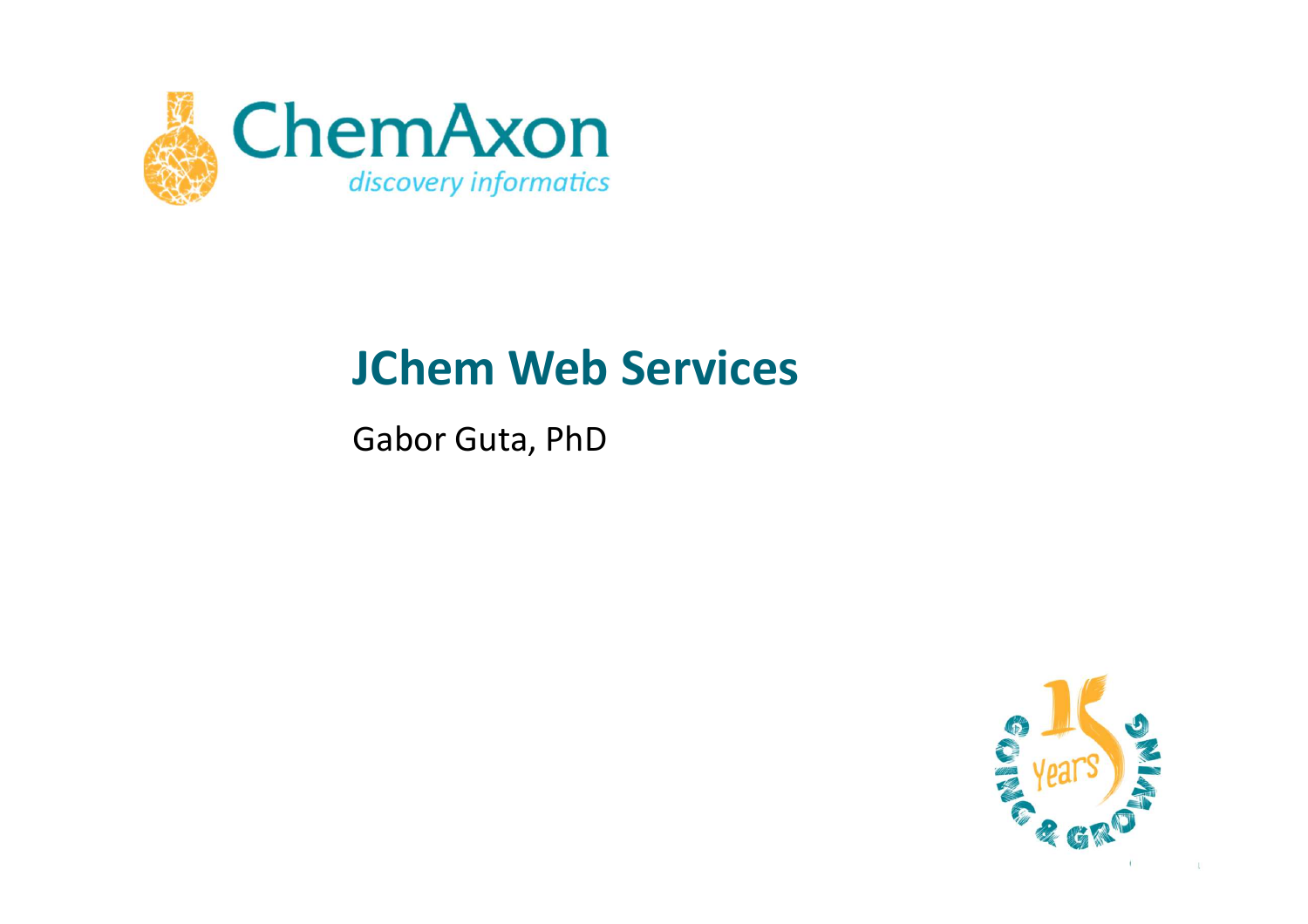## **Agenda**

- Products Overview
- JChem Web Services "Classic" SOAP examples in Python
- "Brand New" JChem Web Services REST examples in JavaScriptand Python
- Future Plans

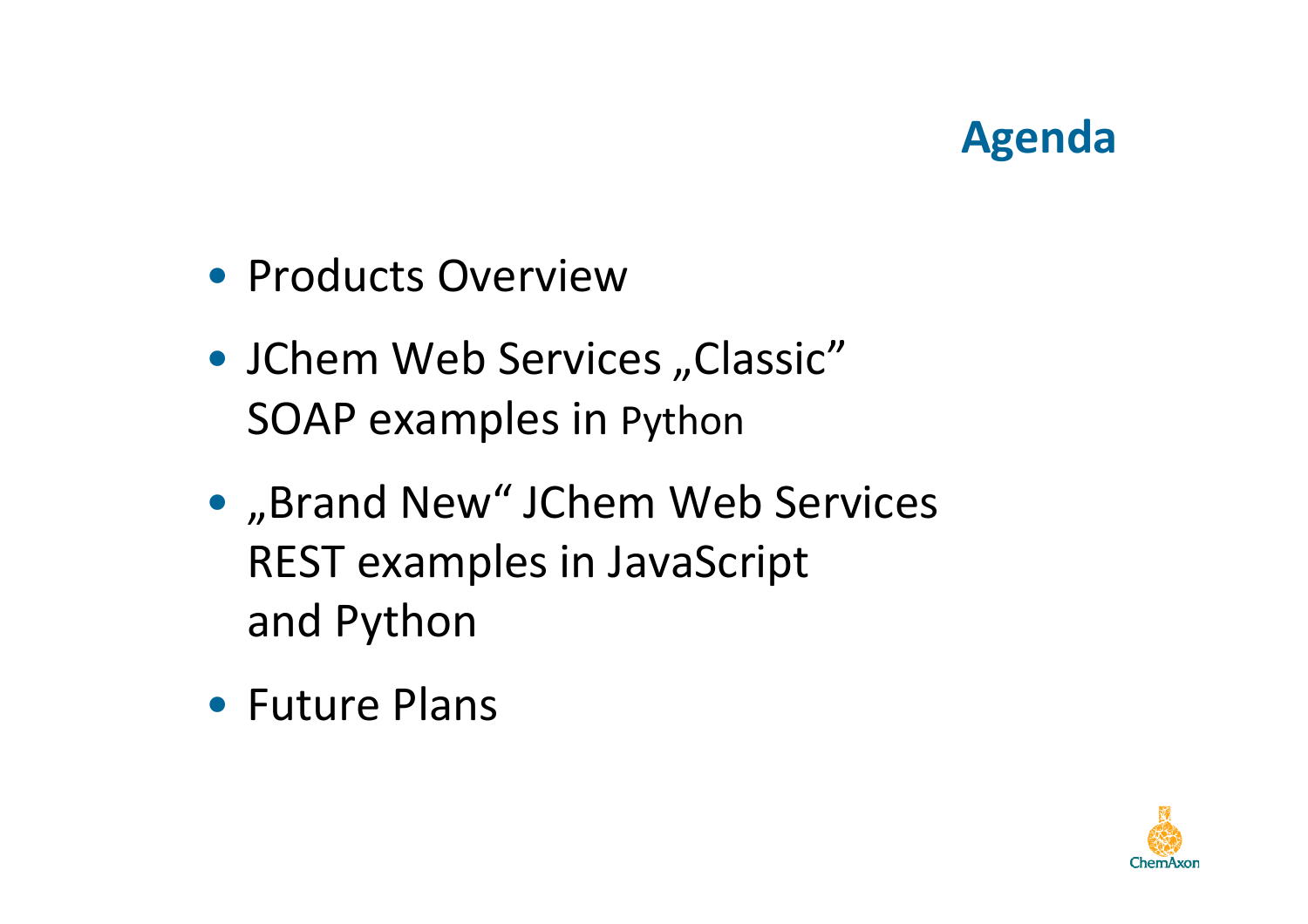# **Goal of the Product**

- • Provide a **simple and ergonomic** access to JChem functionality from Web Sites (JavaScript, PHP)
- •**• Integrate JChem products from non-Java SE/EE environments**: Python, Perl, R, etc.
- Provide robust way to add JChem products to your existing (Java) **Enterprise Service Bus**

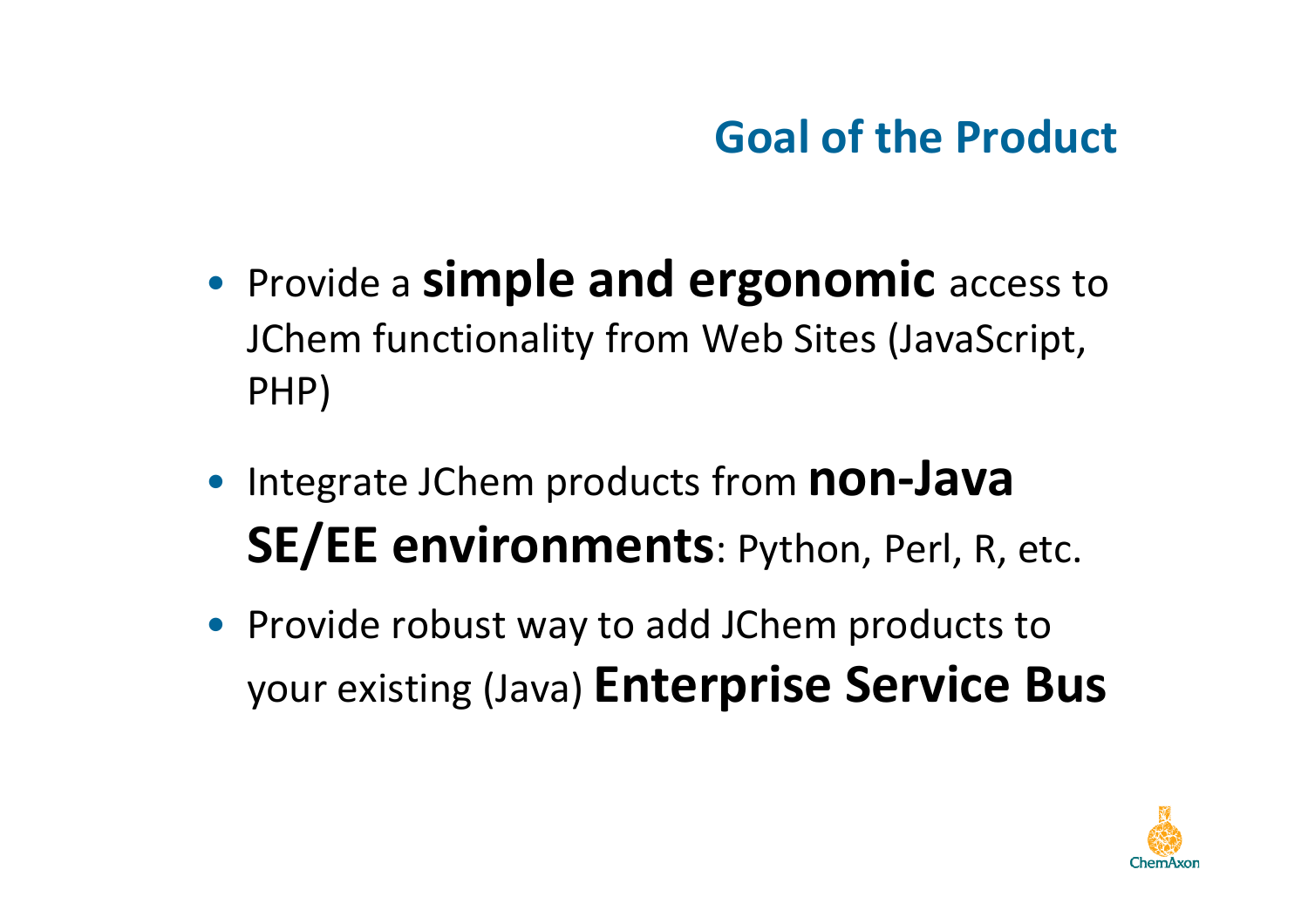#### **Product Overview**

- **JChem "Classic" Web Services** This is our existing SOAP Web Service platform – Heavy, Robust
- **JChem Web Services**

Our brand new REST Web Services product – Simple, Lightweight

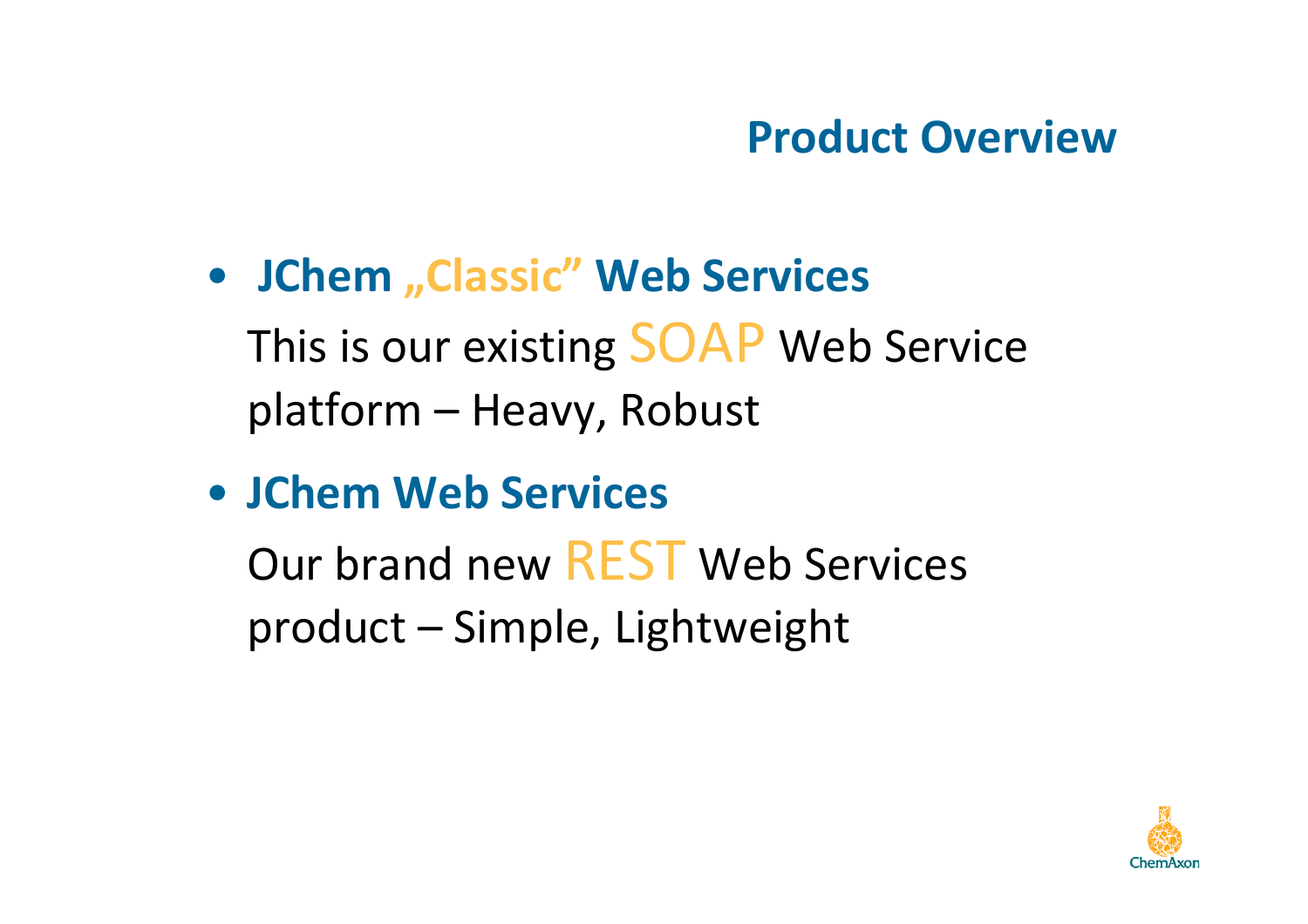# **SOAP/REST Product Features**

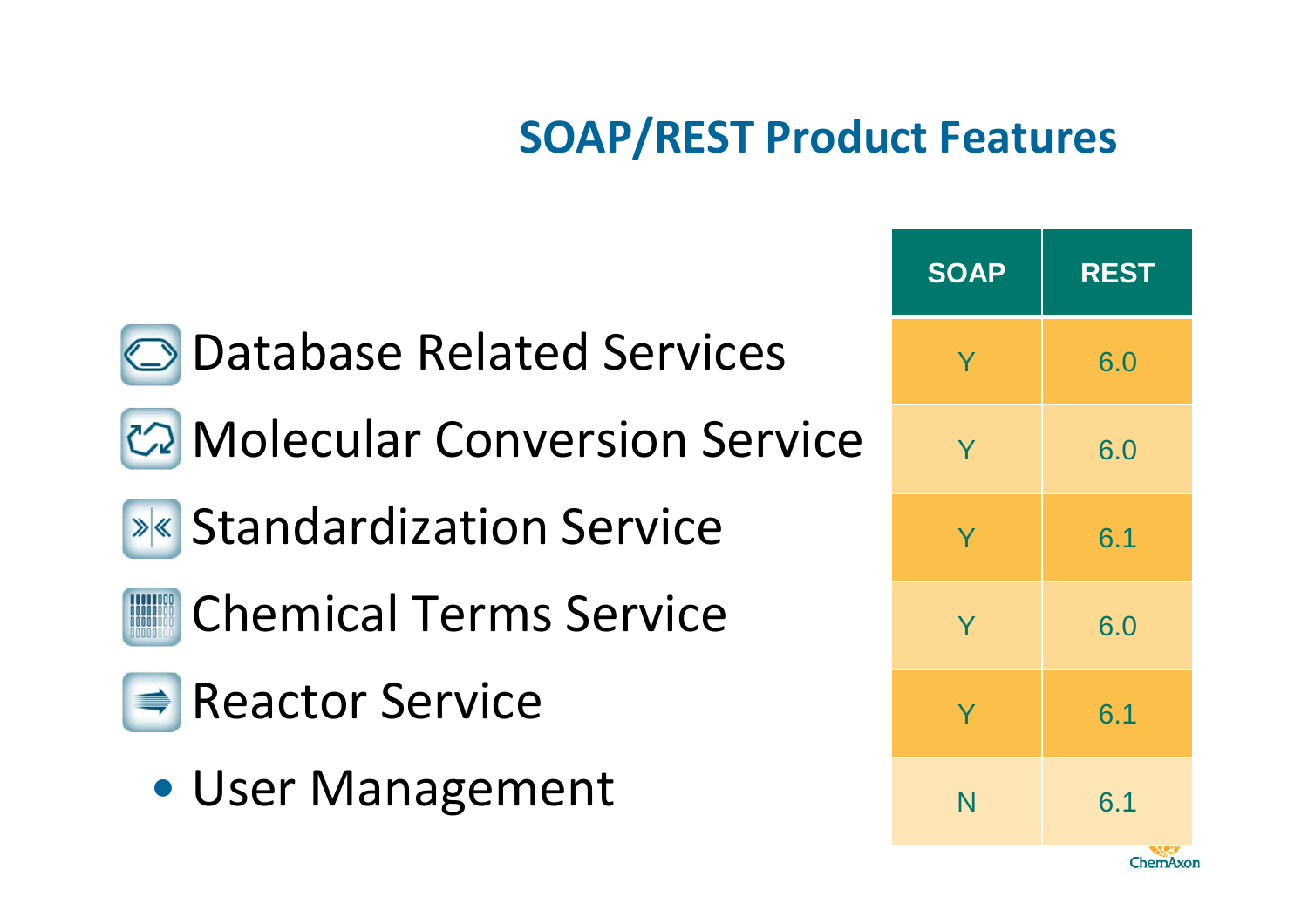## **SOAP Examples in Python**

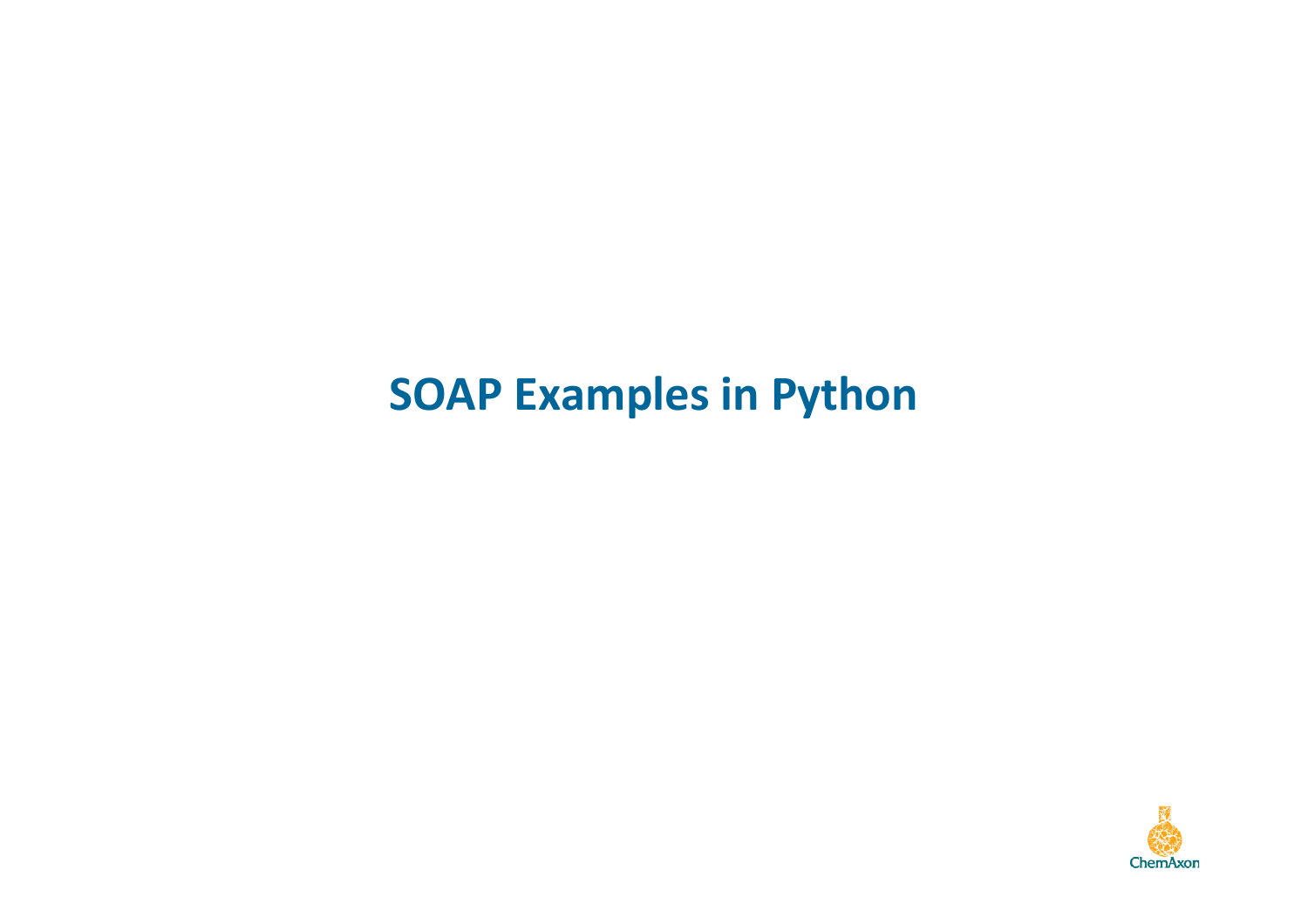#### **SOAP Web Services Bundeled with a Tomcat**



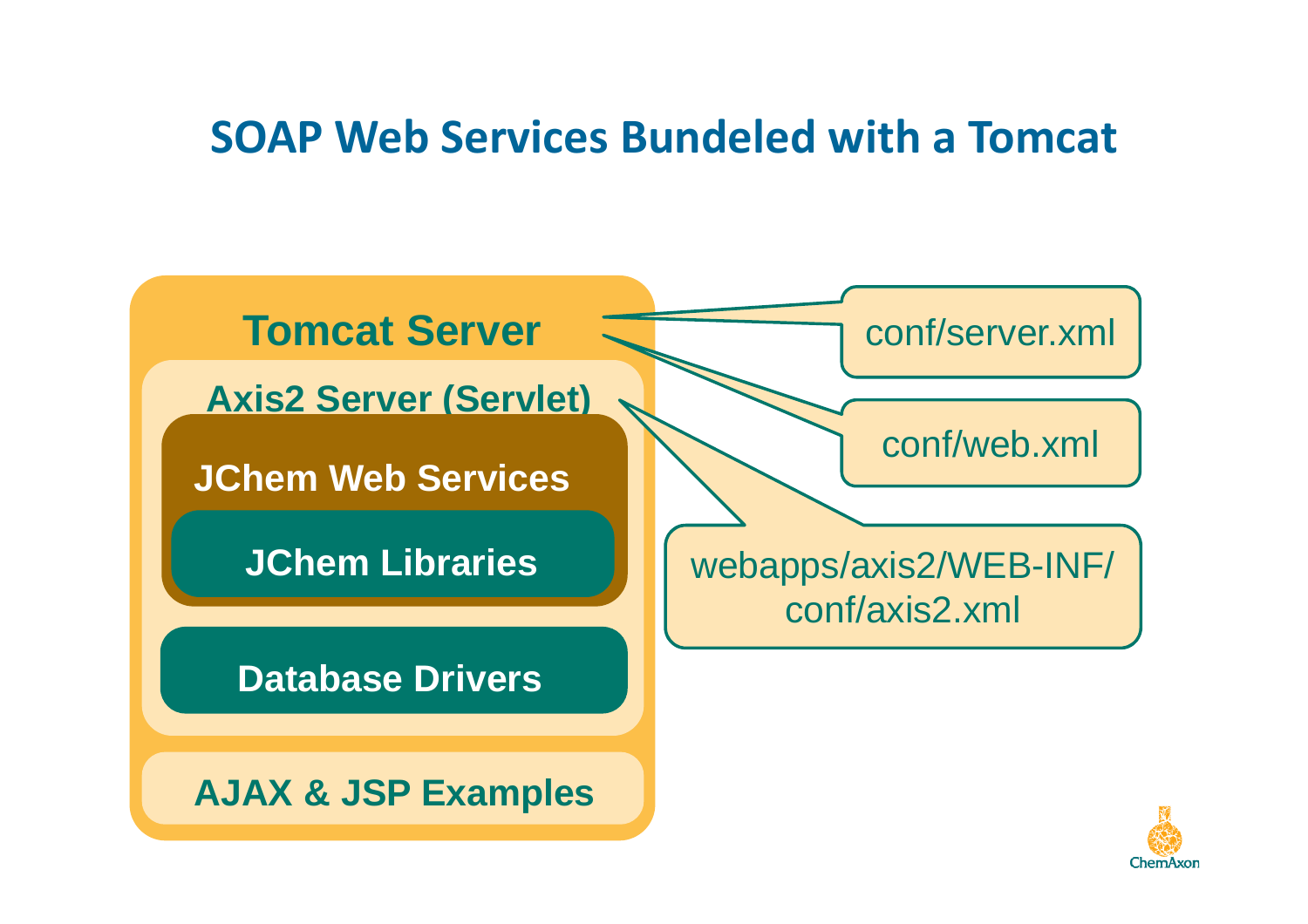# **List Available Services**

- The default address is of the installed tomcat is localhost:8180
- You can find the list of the services at: http://localhost:8180/axis2/services/listServices
- The WSDL description of the Chemical Terms service can be found at: http://localhost:8180/axis2/services/ChemicalTermsWS?wsdl
- Documentation:

http://www.chemaxon.com/webservices/developersGuide.html

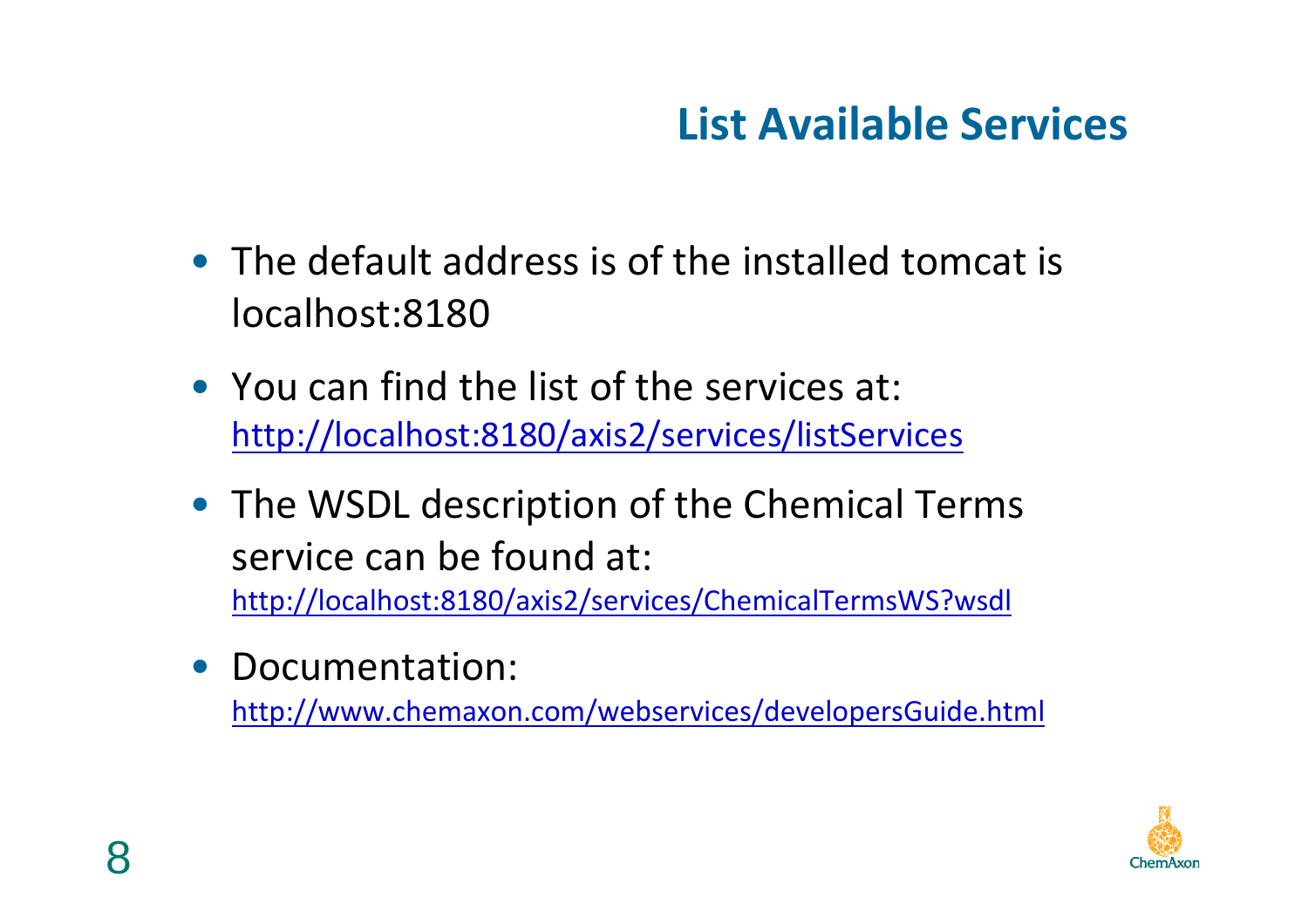## **SOAP Request**

**<soapenv:Envelope**

**xmlns:soapenv="http://schemas.xmlsoap.org/soap/envelope/"** 

#### **xmlns:web="http://webservice.jchem.chemaxon">**

**<soapenv:Header/>**

**<soapenv:Body>**

**<web:evaluate>**

<!--Optional:-->

**<web:target>c1ccccc1</web:target>**

<!--Optional:-->

**<web:expression>atomCount</web:expression>**

#### **</web:evaluate>**

**</soapenv:Body>**

**</soapenv:Envelope>**

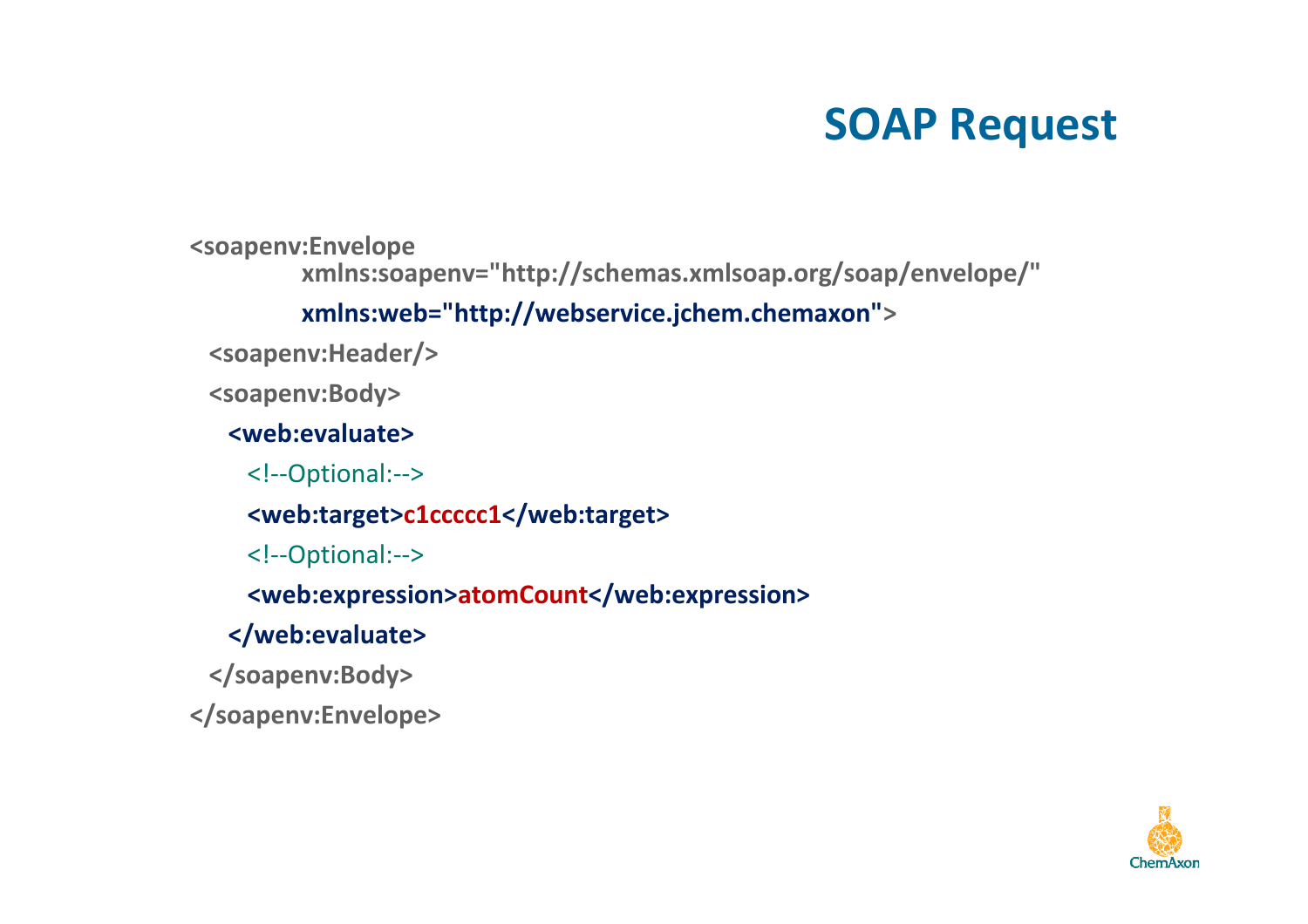#### **SOAP Response**

**<soapenv:Envelope**

**xmlns:soapenv="http://schemas.xmlsoap.org/soap/envelope/">**

**<soapenv:Body>**

**<ns:evaluateResponse xmlns:ns="http://webservice.jchem.chemaxon"><ns:return>12</ns:return>**

**</ns:evaluateResponse>**

**</soapenv:Body>**

**</soapenv:Envelope>**

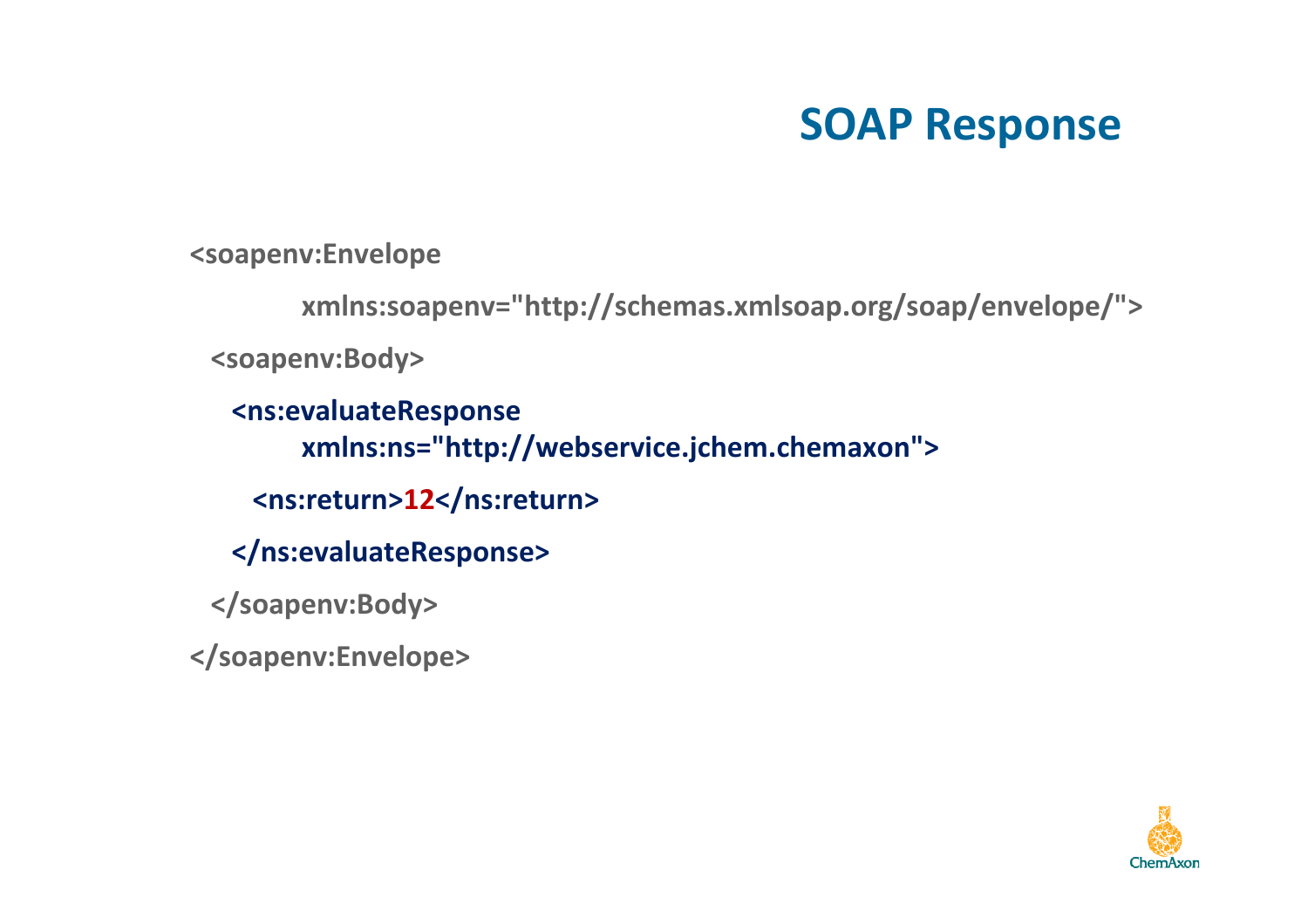# **Python Environment**

- $\bullet$  **The example is written for the following configuration:**
	- •**Python versions 3.x**
	- $\bullet$ **SUDS-JURKO (0.4.1.jurko.4)**



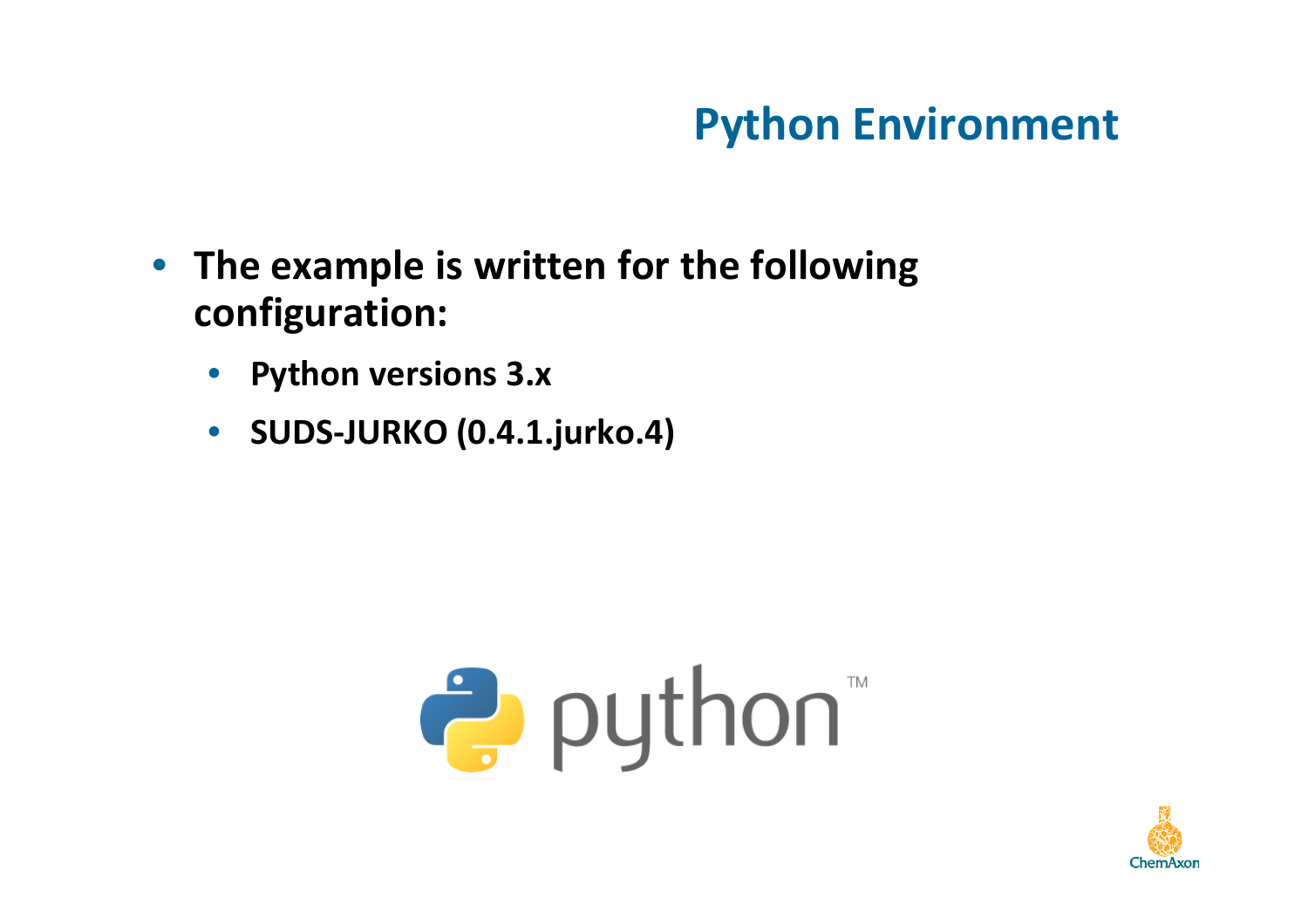#### **MolConverter Demo**

**Python 3.2.3 (default, Apr 11 2012, 07:15:24) [MSC v.1500 32 bit (Intel)] on win32**

**Type "copyright", "credits" or "license()" for more information.**

**>>> import suds.client as cl**

**>>> molconverter=cl.Client(**

**'http://localhost:8180/axis2/services/MolConvertWS?wsdl')**

**>>> molconverter.service.convert('OC=O', 'mol')**

**Mrv0541 09111208282D** 

| 3 2 0 0 0 0                                   |  |  |           |  | 999 V2000                                  |  |  |  |  |  |  |  |  |  |
|-----------------------------------------------|--|--|-----------|--|--------------------------------------------|--|--|--|--|--|--|--|--|--|
| 1.2375                                        |  |  |           |  | $-0.7145$ 0.0000 0 0 0 0 0 0 0 0 0 0 0 0 0 |  |  |  |  |  |  |  |  |  |
| 1.9520                                        |  |  | $-1.1270$ |  |                                            |  |  |  |  |  |  |  |  |  |
| 2.6664 -0.7145 0.0000 0 0 0 0 0 0 0 0 0 0 0 0 |  |  |           |  |                                            |  |  |  |  |  |  |  |  |  |
| 1 2 1 0 0 0 0                                 |  |  |           |  |                                            |  |  |  |  |  |  |  |  |  |
| 2 3 2 0 0 0 0                                 |  |  |           |  |                                            |  |  |  |  |  |  |  |  |  |



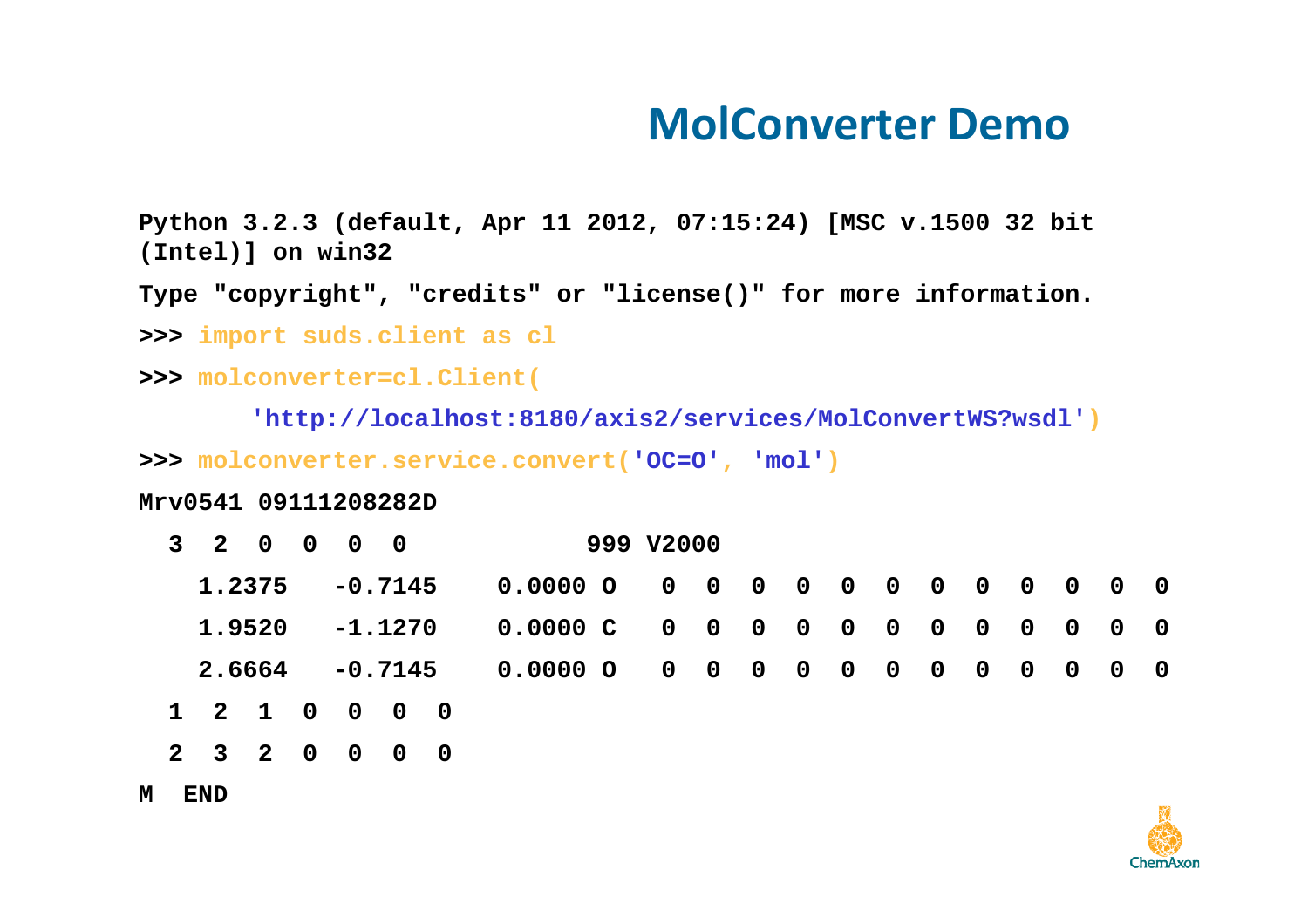# **MolConverter Demo (cont'd)**

- **>>> import binascii**
- **>>> encImg=molconvert.service.convert('OC=O', 'jpeg:w160,h100,Q95,#C0CDC0')**
- **>>> imgFile=open('D:\\test.jpg', 'wb')**
- **>>> imgFile.write(binascii.a2b\_base64(bytes(encImg,'UTF-8')))**
- **4456**
- **>>> imgFile.close()**

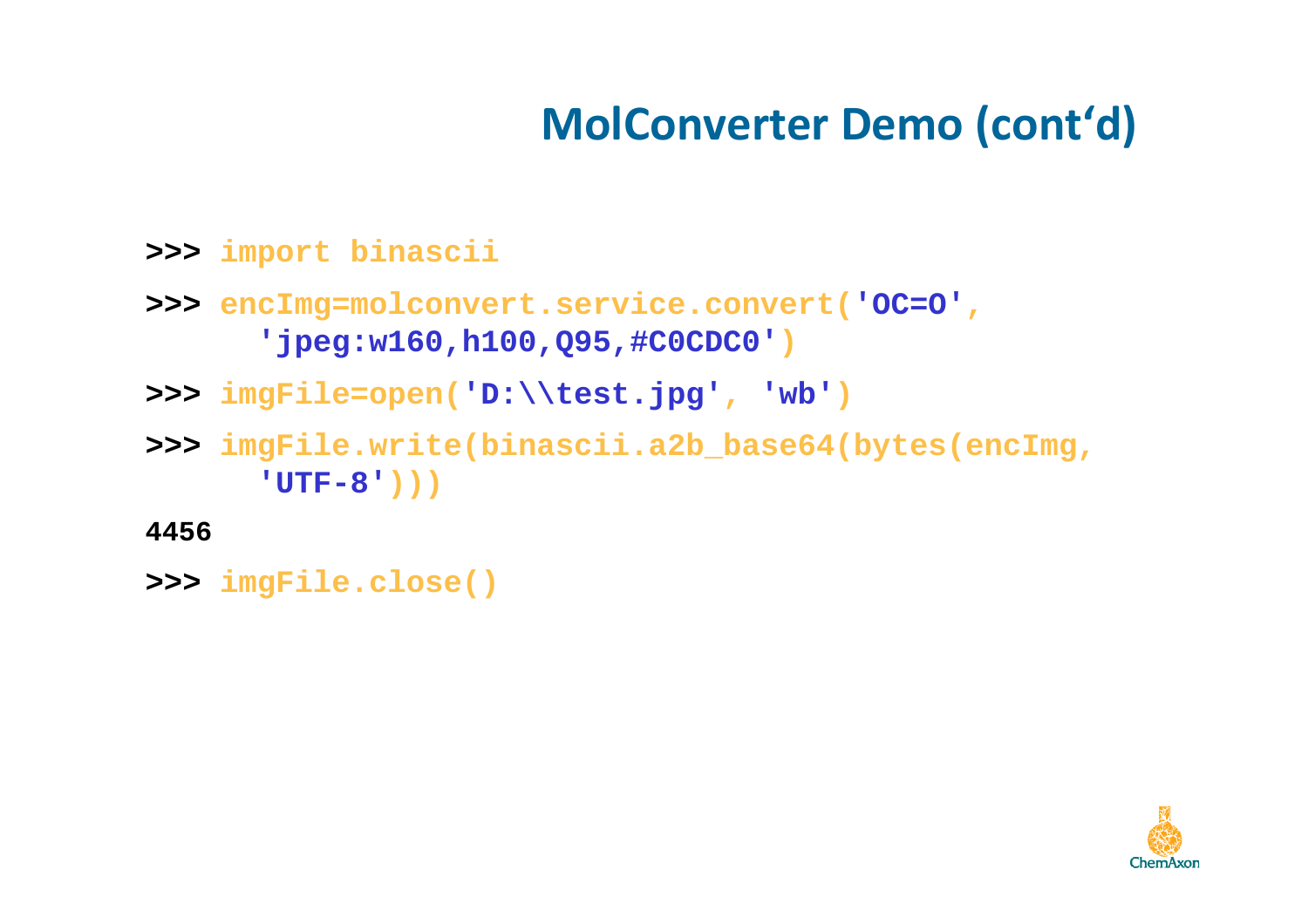#### **Simple Database Usage Pattern**

- ConnectionWS: Connect to JChem database
- JChemSearchWS: Search & Retrieve (multiple times)
- ConnectionWS: Close

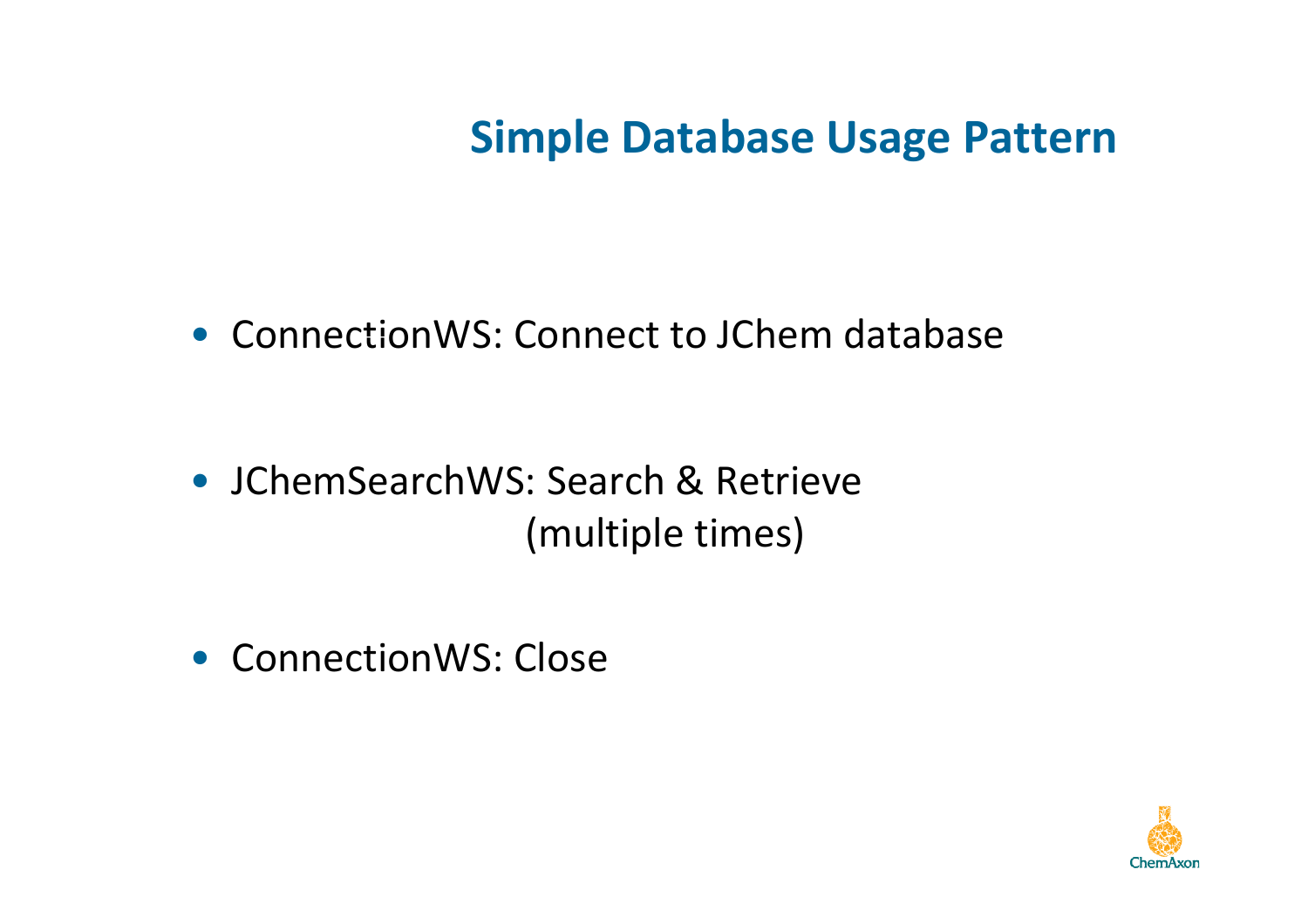# **REST/Python Example**

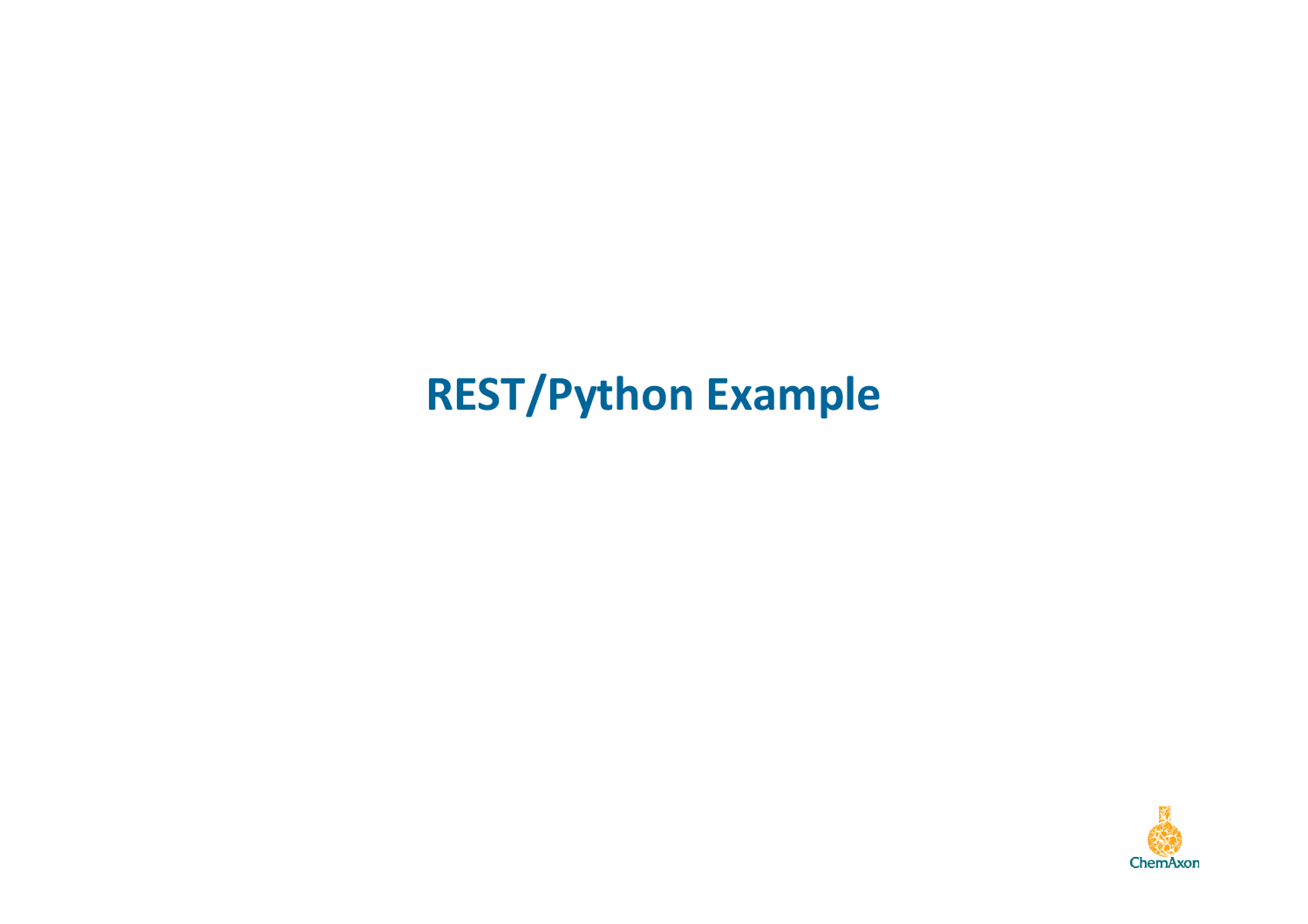## **REST Overview**

- A single WAR file which can be deployed in a servlet container
- User Guide
- JS Example
- Python Example
	- –– Simple Query
	- – $-$  Query with Calculation
	- – $-$  Format Conversion

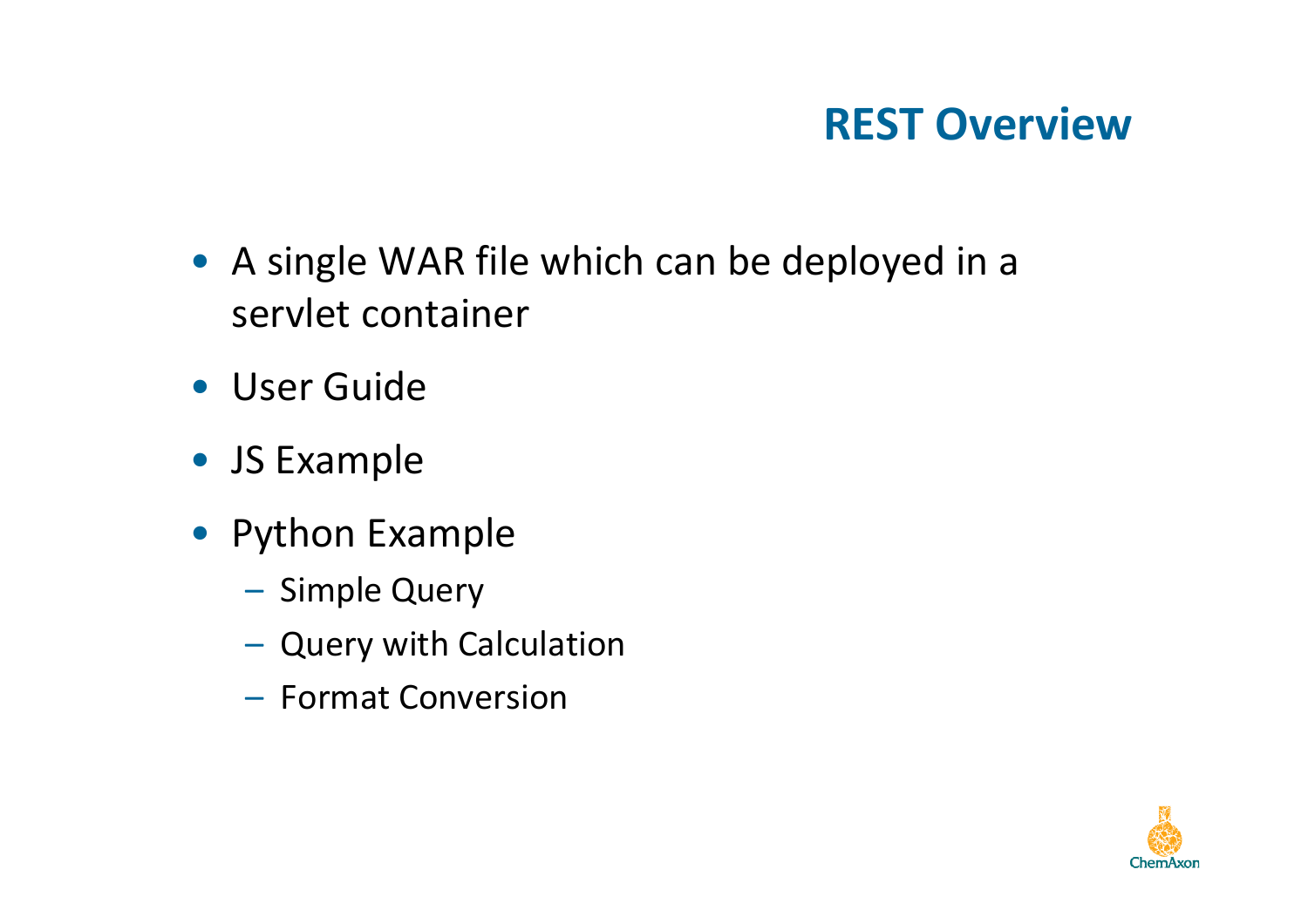## **Testing Details**

- Usability Testing
	- We build our own Web Application on the top of this API
- Current Test Environments
	- – $-$  DB: Oracle, MySQL, MSSQL, Derby
	- App Server: Jetty, Tomcat
- We are going to add additional systems on customer request

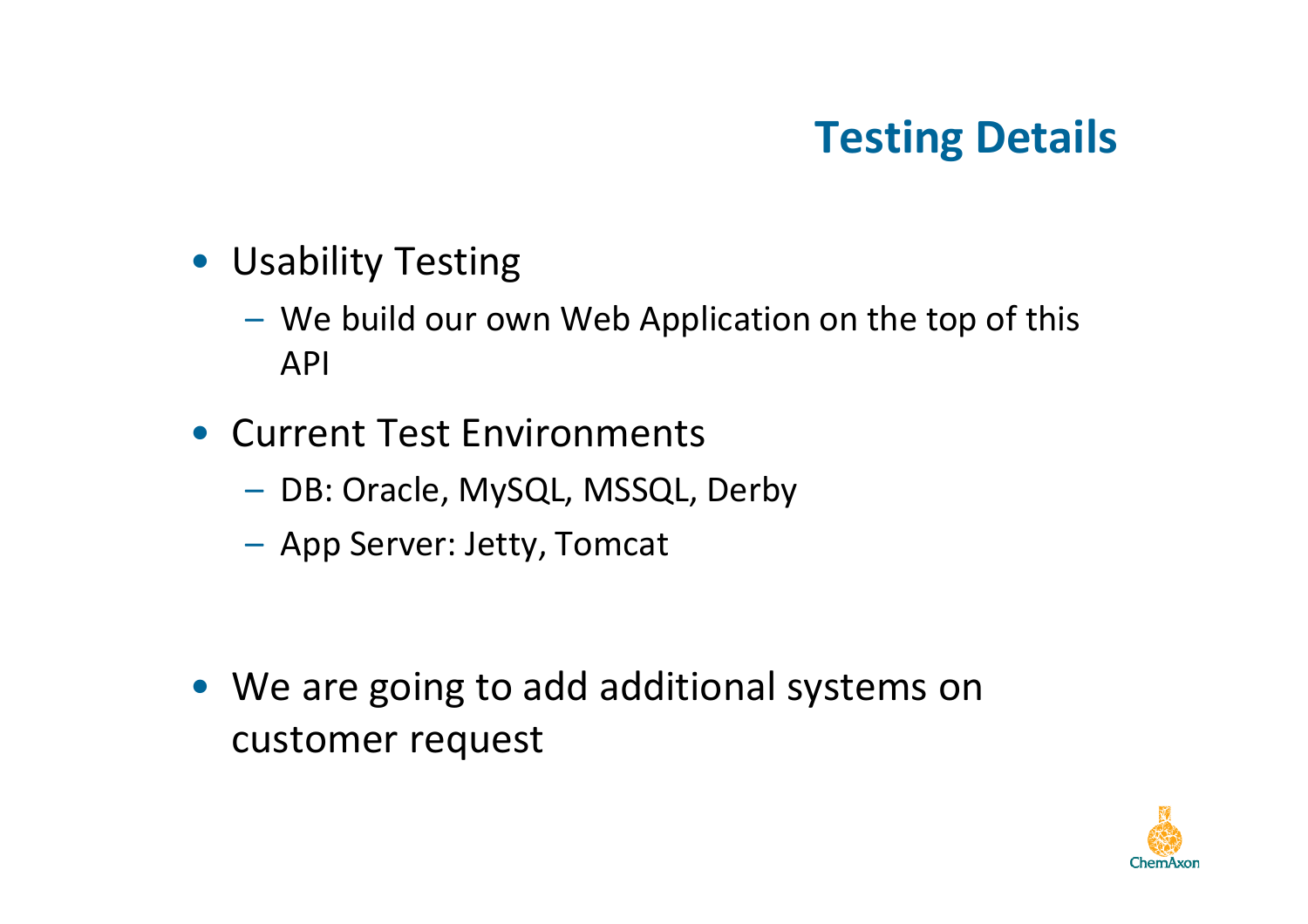#### **Demo Environment**

• https://www.chemaxon.com/download.php?d=/ data/download/webservices2/0.8.0-developerpreview

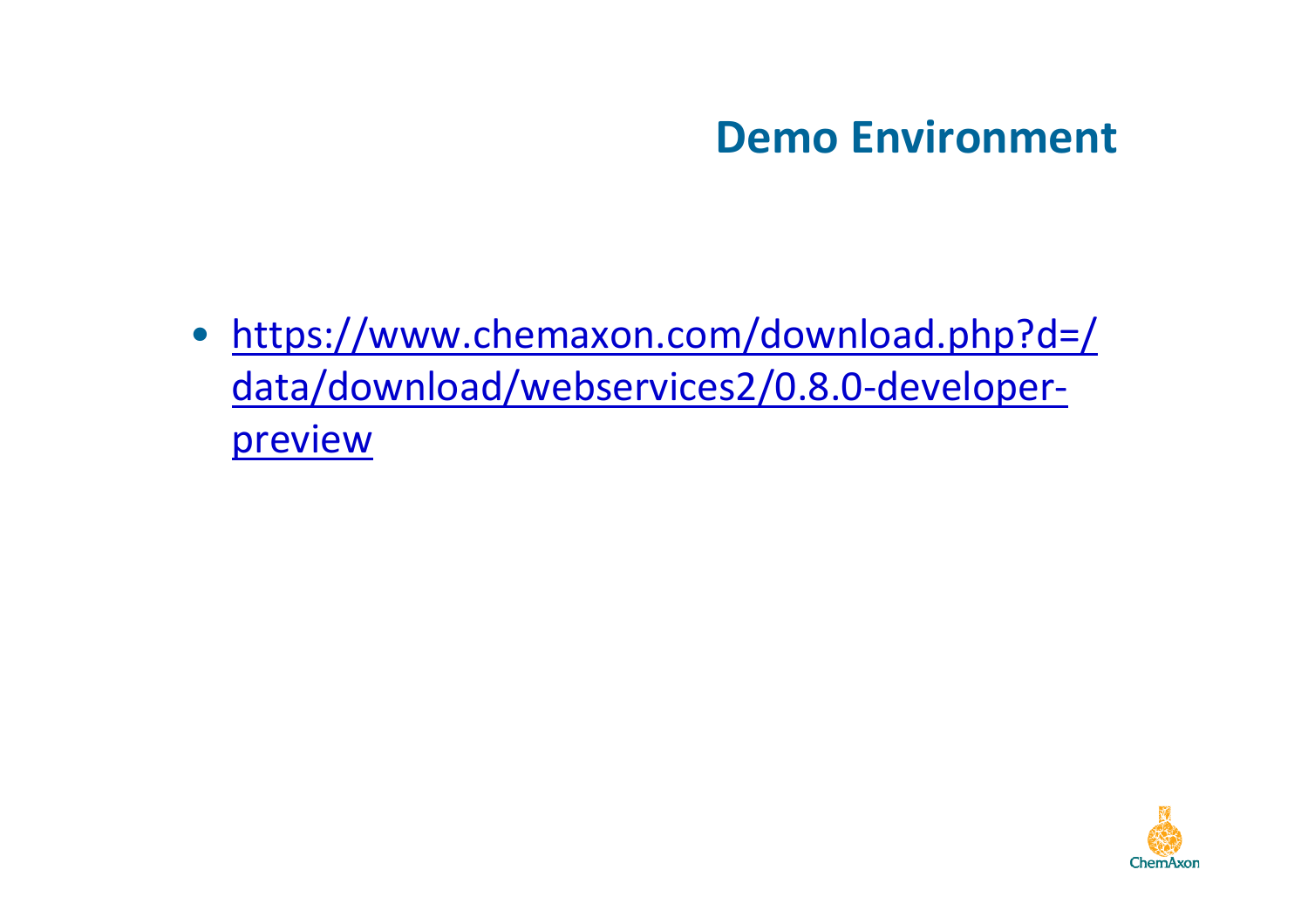# **JavaScript Examples**

- **1. Getting a Molecule from the Database**
- **2. Display a Search Result**
- **3. Displaying Calculation Results**
- **4. Structure Table**

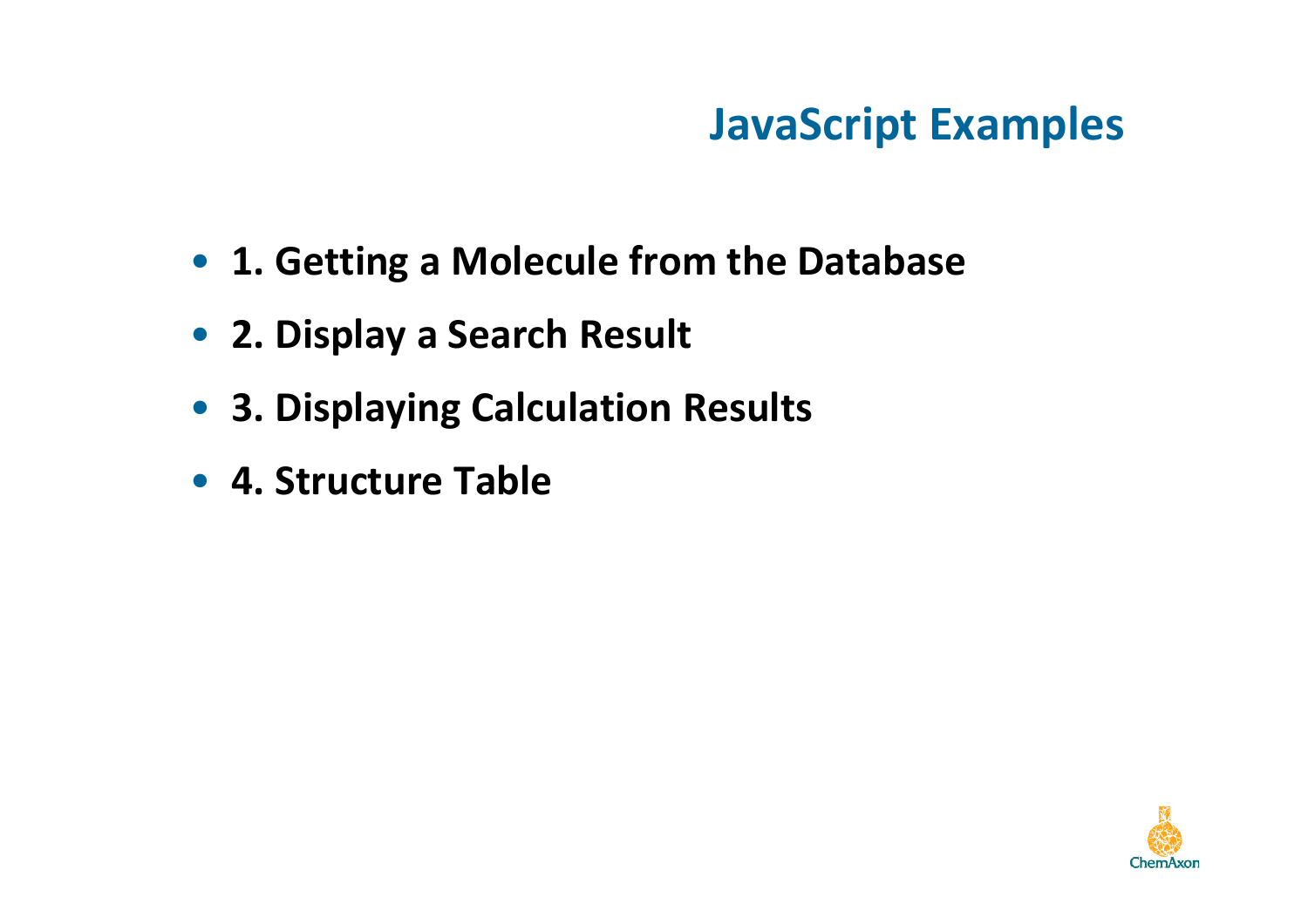```
import requestsimport jsonurl="http://localhost:8080/webservices2/rest-v0/data/sample/table
/ChEBI_lite_3star/search"paging = {"offset": 0, "limit": 15}result=requests.get(url, params=paging)table=result.json()['data']for row in table:print("("+str(row['cd_id'])+")<sub>u</sub>
            +row['c_chebi_id']+": "+row['c_chebi_name'])
```
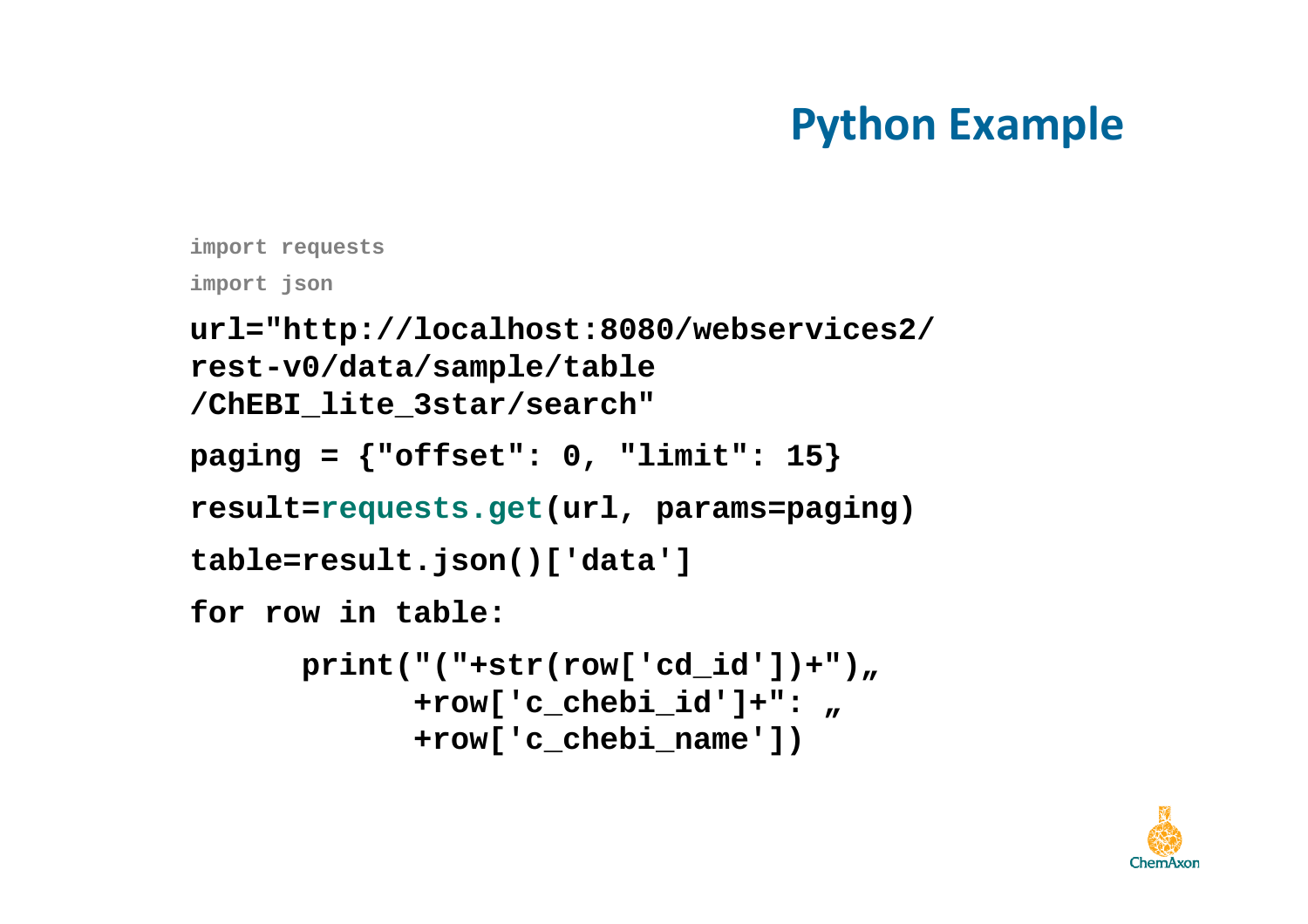```
import requestsimport jsonurl = ...searchOptions = ...headers = {'content-type': 'application/json'}resultRaw = requests.post(url, data
=json.dumps(searchOptions), headers=headers)result=resultRaw.json()for row in result["data"]:print(row)
```
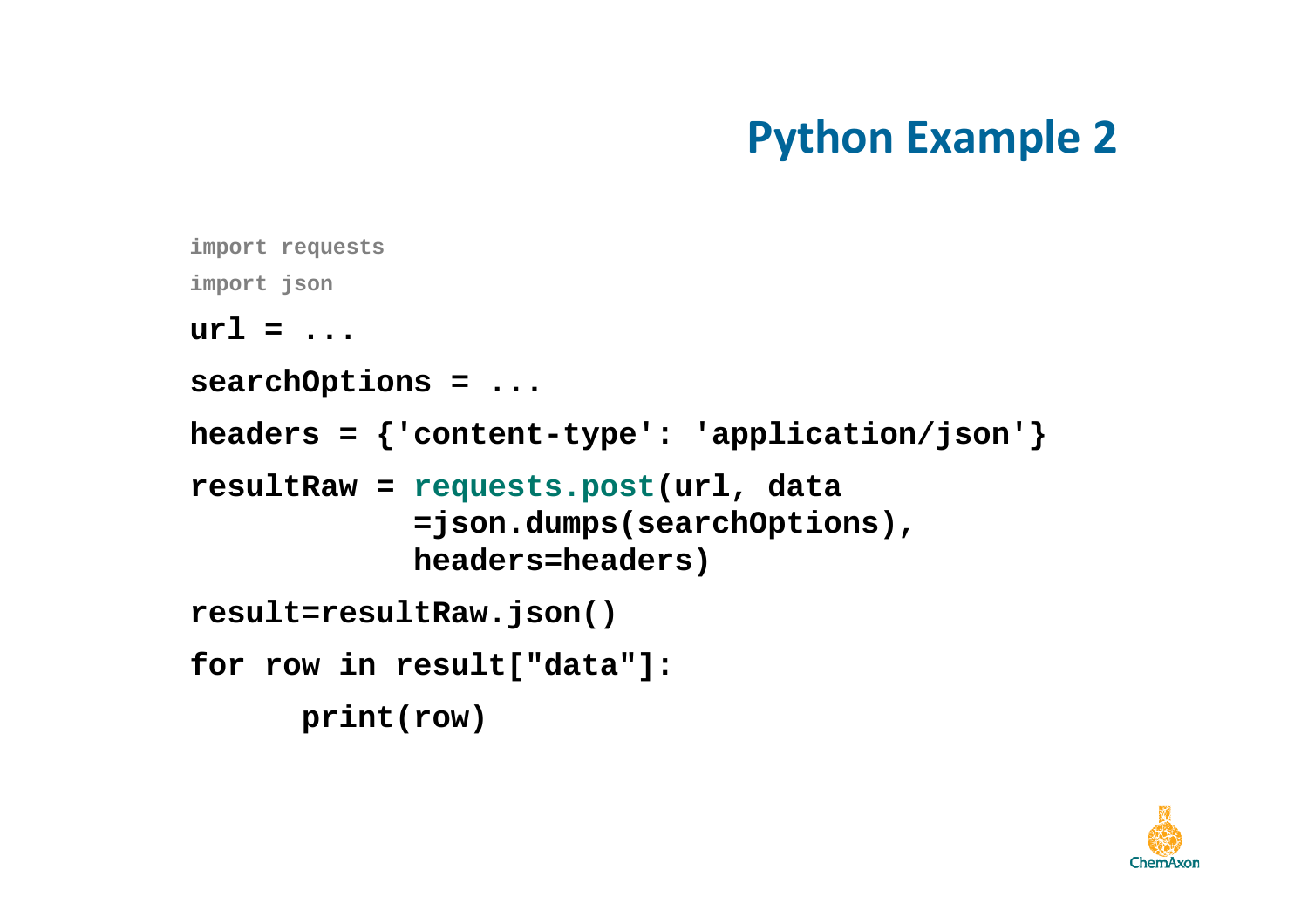#### Similarity Settings

```
{"searchOptions": {
"queryStructure": "c1ccccc1","searchType": "SIMILARITY","similarity": {"similarityThreshold": 0.55}}, "filter": {"simpleConditions": "cd_molweight;lt;500","orderBy": "cd_id"},"paging": {"offset": 0, "limit": 10},
"display": {"include": ["cd_id", "cd_molweight"],"additionalFields": {"logp": "chemicalTerms(logp)","don": "chemicalTerms(donorCount)","acc": "chemicalTerms(acceptorCount)"}}}Additional Chemical Terms FieldsMol. Mass < 500
```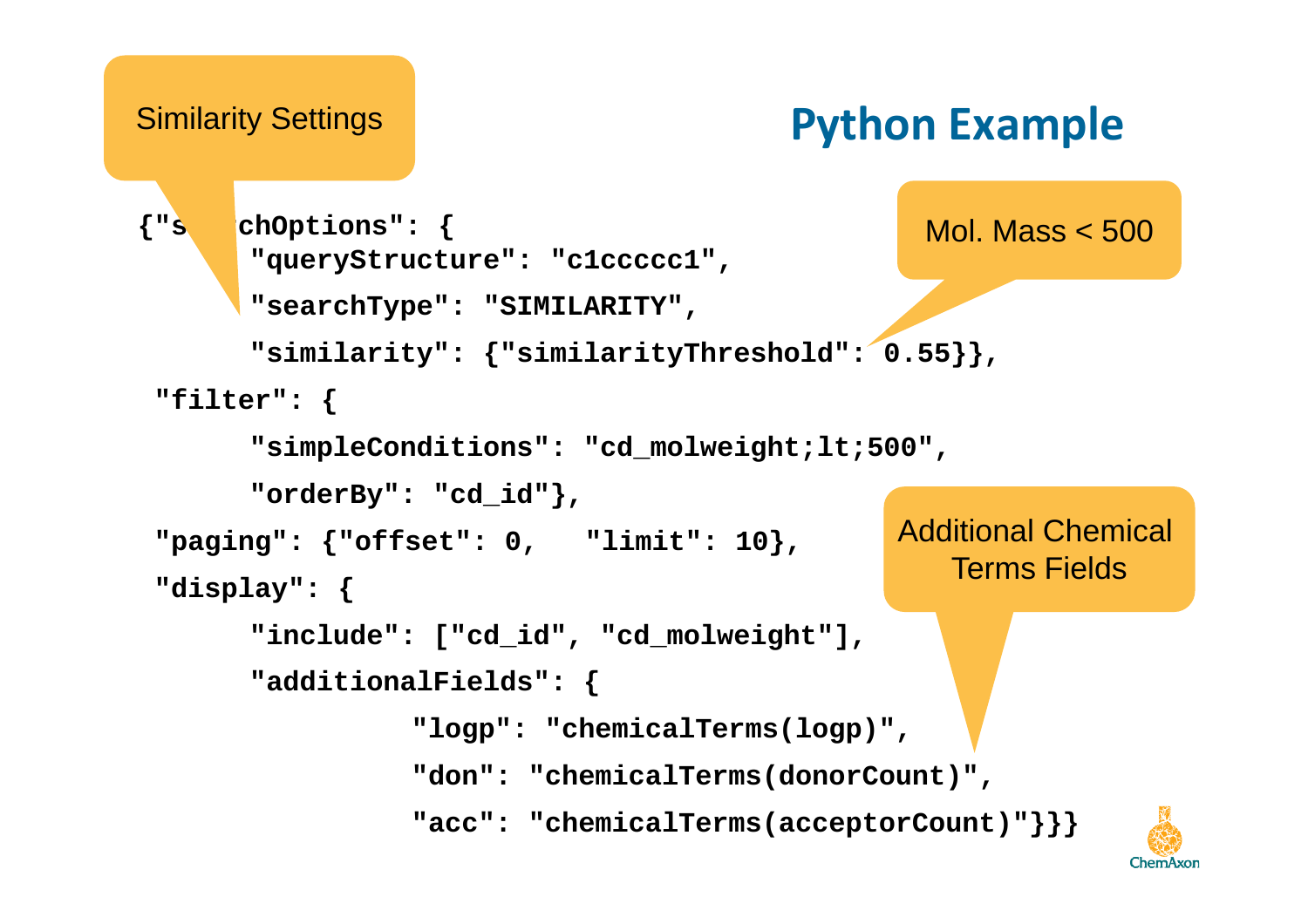```
import requestsimport jsonurl="http://localhost:8080/webservices2/rest-v0/util/calculate/stringMolExport"conversionOptions = {"structure": "aspirin","parameters": "mol"}headers = {'content-type': 'application/json'}resultRaw = requests.post(url, data
=json.dumps(conversionOptions), headers=headers)result=resultRaw.textprint(result)
```